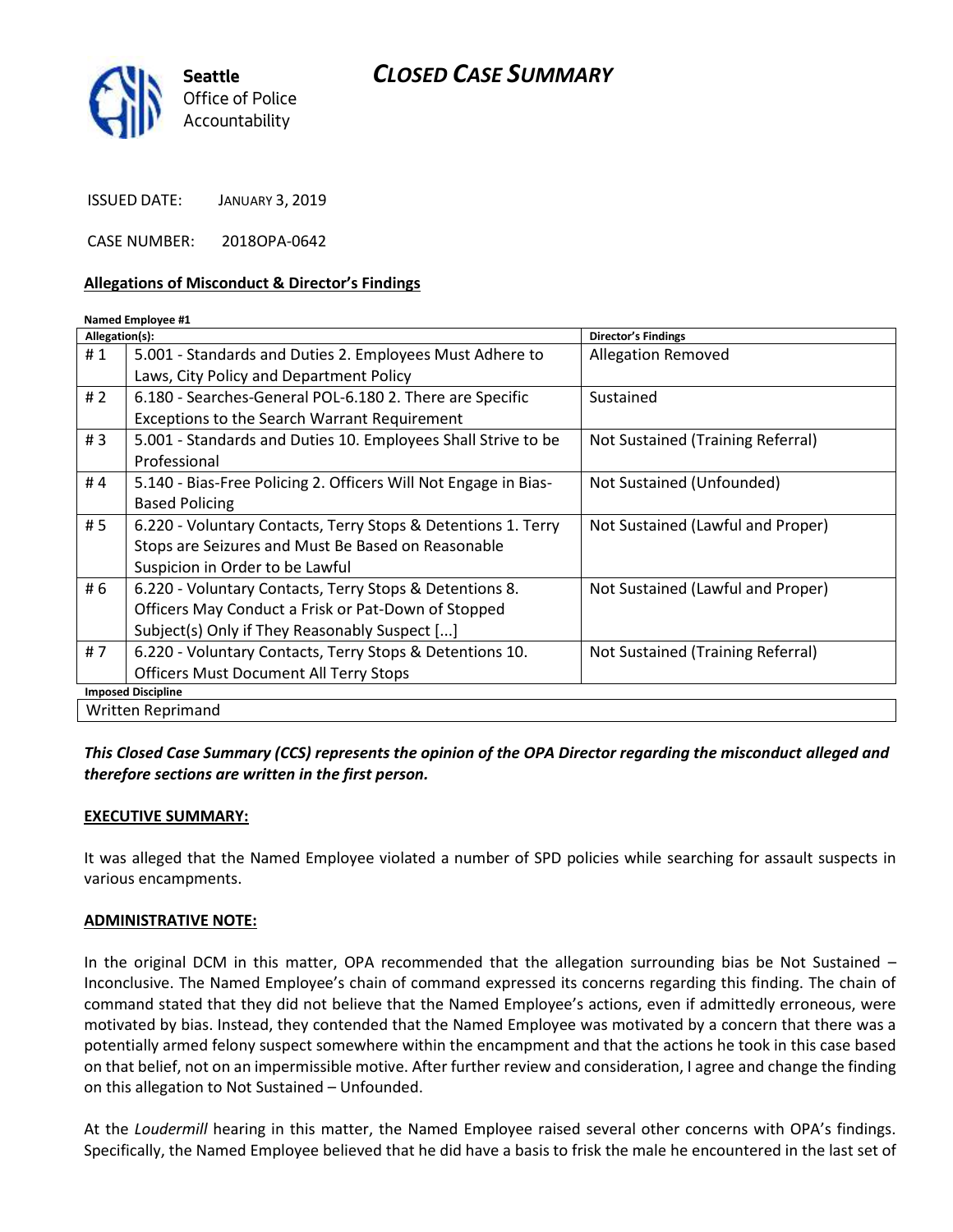tents. Based on his arguments, OPA believed that it would be helpful to have another meeting with the Named Employee and, accordingly, proposed that such a meeting occur. On February 8, 2019, OPA met with the Named Employee and his Guild representative. At that meeting, NE#1 further explained his actions and set forth compelling arguments for OPA to reconsider not just Allegation #6, which concerned the frisk, but also Allegation #1 and Allegation #3.

With regard to Allegation #1, the Named Employee argued that the Sustained finding for a violation of law was duplicative of the similar finding that he violated SPD Policy 6.180-POL-2. OPA agrees and now recommends that Allegation #1 be removed. With regard to Allegation #3, the Named Employee asserted that, at the time of the detention of the male, the Named Employee had probable cause to stop him as he was trespassing. As such, the Named Employee asserted that he was technically not required to complete a *Terry* Template. Based on a re-reading of the policy, OPA again agrees with the Named Employee. However, even if a *Terry* Template was not required, the Named Employee should have documented the specific facts of the stop, including the basis for the detention, the duration, whether a frisk occurred, and the reasons justifying that frisk. As the Named Employee did not do so, his report was not complete, thorough, and accurate, as required by SPD Policy 15.180-POL-5. For this reason, while OPA reverses its previous finding on this allegation, OPA issues the Named Employee a Training Referral.

#### **STATEMENT OF FACTS:**

Officers, including Named Employee #1 (NE#1), responded to a report of a rape. The victim indicated that she was assaulted and raped in a homeless encampment referred to as the "Jungle." The victim appeared to have been maced and stabbed in the leg. NE#1 determined that there were numerous subjects who were potentially involved.

NE#1 learned that there were numerous subjects that were potentially involved in the victim's assault. The perpetrator of the rape was identified by the victim as a Black man, shorter and taller in stature, with a goatee, and wearing a hat with either a Space Jam or Miami Heat logo on it. After further discussion with NE#1, the victim tentatively identified this individual as "Merlin," who the officers were aware lived in the Jungle. The officers knew the general vicinity of where Merlin resided and knew that he had previously been a suspect in criminal activity, including weapons possession.

The officers then began making their way towards the encampment. They spoke to a group of juvenile males, one of whom recalled seeing a man hit a woman. The juvenile identified the man as wearing a Miami Heat hat but stated that he was White not Black. The juvenile also recalled that the female who was assaulted was White with black hair (the actual victim was Black). Lastly, the juvenile stated that he observed the man throw a gun away. The juvenile's statement appears to have been unreliable.

The officers called for a K-9 officer and they began a track. After a period of time, the K-9 hit on a wooded area. NE#1 approached with his handgun out and ordered anyone in the vicinity to come out. No one was there. The officers then neared an encampment; however, the K-9 did not hit on that location.

As the officers approached the encampment area, Body Worn Video (BWV) showed a White male enter a tent. NE#1 told him not to do so and, after the male went inside, ordered him out of the tent. The male and several other individuals exited. The individuals asked what was going on and NE#1 questioned them about the incident. NE#1 asked the male whether he knew Merlin and the male said that he did not. All of the individuals stated that they did not see any altercation. NE#1 then asked all of the individuals for their names. The male asked why they had to provide that information and both NE#1 and another officer (referred to herein as Witness Officer #1 or WO#1) stated that they were trespassing. NE#1 stated that if the individuals did not provide their names, the officers would not be leaving. Once they collected the individuals' names, the officers informed them that they were free to go.

The officers walked further through the encampment. They approached a tent and NE#1 told the occupant to come out. NE#1 asked WO#1 whether it appeared that someone lived within the tent and WO#1 stated that it did. Shortly thereafter, NE#1 asked WO#1 and a second officer (referred to herein as Witness Officer #2 or WO#2) the following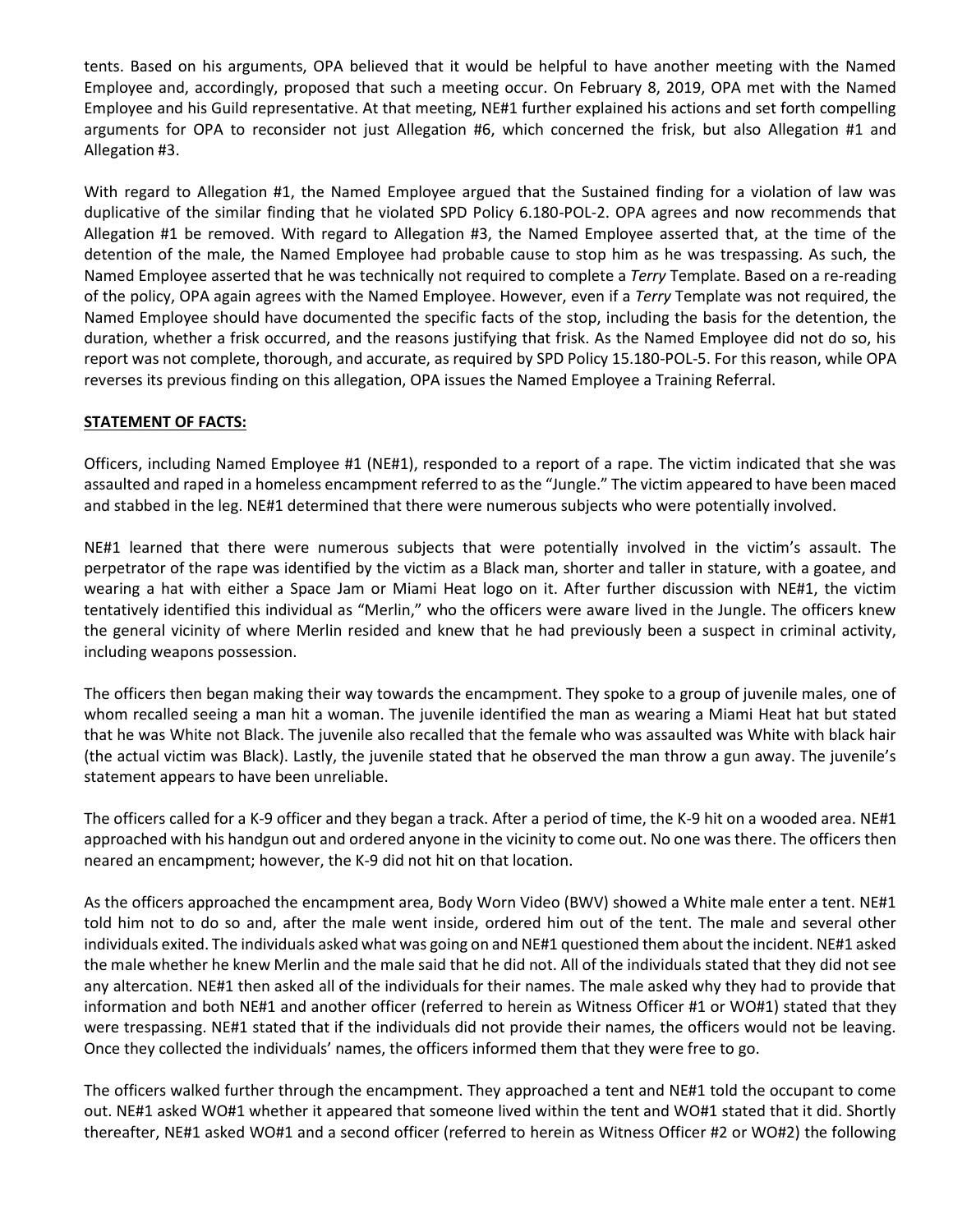question: "Is there a way to just walk through those tents to see if anybody is in there?" WO#1 shook his head no. WO#2 responded: "Treat it like a house, it's a house."

The officers approached another series of tents. NE#1 walked up to one of the tents and, using his knife, cut a hole in the tent. He then looked inside. He repeated this act several more times. NE#1 then spoke with several individuals in the near vicinity. He asked them if they knew Merlin. One of the individuals said that he had not seen Merlin since the day before and that Merlin now lived in a tent across I-90.

The officers walked to another encampment. While there, NE#1 approached a red tent. He took out his pocket knife and appeared, from the sound captured by the BWV, to cut the tent; however, a review of the video does not conclusively establish this fact. NE#1 then walked over to a blue and grey tent. He ordered the occupant of the tent outside and the occupant, a Black male with dreadlocks, exited. The male did not match the description of Merlin and the officers had no information connecting this individual to the assault. NE#1 frisked the waistband of the male and directed him to sit on a ladder. NE#1 asked the male whether he knew Merlin and the male said that Merlin lived in another encampment. The male stated that he had no knowledge of the assault. NE#1 then ended the detention.

An Acting Sergeant, who was the supervisor of the officers, reported to OPA that NE#1's actions during this incident, including cutting and looking into tents, may have violated Department policy. This OPA investigation ensued.

OPA's investigation included reviewing the documentation generated by the officers, as well as reviewing the BWV. In addition, OPA interviewed NE#1, WO#1, and WO#2.

#### **ANALYSIS AND CONCLUSIONS:**

# **Named Employee #1 - Allegations #1** *5.001 - Standards and Duties 2. Employees Must Adhere to Laws, City Policy and Department Policy*

SPD Policy 5.001-POL-2 requires that employees adhere to laws, City policy, and Department policy.

In *State of Washington v. Pippin*, \_\_ Wn. App. \_\_, 2017 WL 451094 (Div. II, Oct. 10, 2017), the Washington State Court of Appeals ruled that the occupant of a tent possessed a reasonable expectation of privacy. This was found to be the case even where the tent was situated in a place where the occupant had no right to be – for example, on public land. This law was in force as of October 10, 2017, and the Department provided its officers of notice of this change in the law.

As such, at the time of this incident, it was clearly established that an officer did not have unfettered access to enter and/or search a tent. To that end, it was also clearly established that cutting open a tent – which is considered a private domicile under *Pippin* – to observe who or what may be within also violated the law.

At his OPA interview, NE#1 was asked about the case law surrounding tents and cutting tents to gain access. He was further specifically asked about *Pippin*. While his testimony on this point was confusing, NE#1 appeared to recognize that *Pippin* provided a privacy interest to tent occupants and that making entry, including cutting open the tents, was unjustified without a warrant. Instead, NE#1 asserted that his cutting of the tents was justified by the exigent circumstances exception to the warrant requirement. He cited to *State v. Wolters*, 135 P.3d 562 (2006), which sets forth the standard for when exigent circumstances to make a warrantless entry is present and contended that he satisfied eleven out of the eleven factors discussed in that decision. As discussed more fully below, however, this argument is simply unsupported by the undisputed facts in the record.

I find that the search represented a technical violation of law and that the specific violation in question – cutting open tents which were private residences under *Pippin* – was serious. However, as discussed above, I agree with NE#1 that this conduct is already captured by the Sustained finding in Allegation #2. Accordingly, I recommend that this allegation be removed.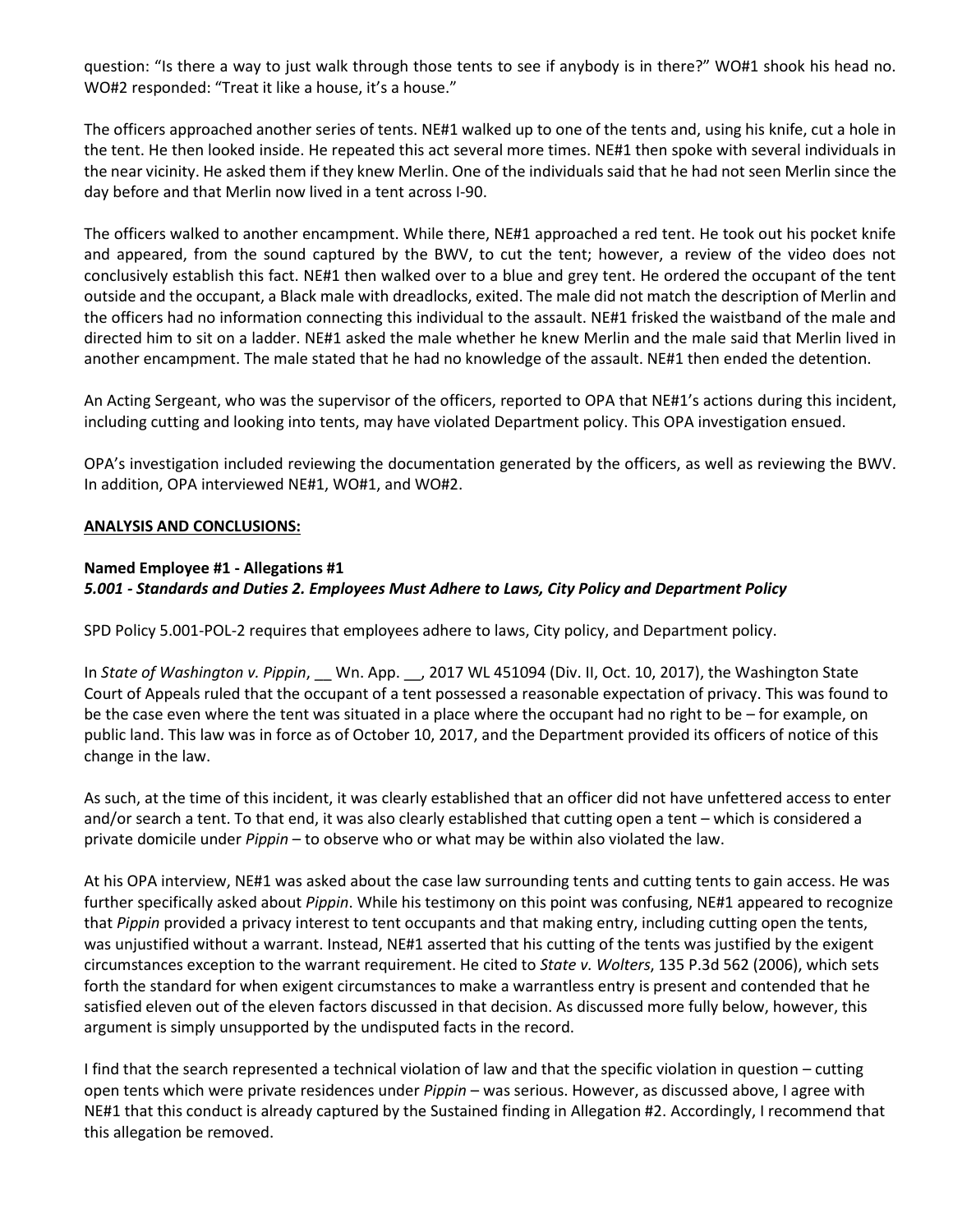# **Named Employee #1 - Allegation #2** *6.180 - Searches-General POL-6.180 2. There are Specific Exceptions to the Search Warrant Requirement*

SPD Policy 6.180-POL-2 concerns searches and seizures, including entries into residences. It specifically references the various exceptions to the search warrant requirement. One such exception is where there are exigent circumstances. (SPD Policy 6.180-POL-2(b).) With regard to this exception, the policy states the following: "Police may conduct an immediate, warrantless search or seizure under emergency conditions, if there is probable cause to believe that delay in getting a warrant would result in the loss of evidence, escape of the suspect, or harm to police or public." (*Id*.) The policy specifically references exigent circumstances in suspected domestic violence cases and instructs: "Exigent circumstances also exist if the police are responding to a domestic violence call. Entry may be made if a person's health, welfare, or safety is concerned." (*Id*.)

As discussed above, NE#1 contended that his cutting open of tents and entering them to search for occupants was justified by exigent circumstances. Based on the totality of the evidence, and when applying a preponderance of the evidence standard, I disagree.

In support of NE#1's belief that his actions were legally justified, he asserted the following: the crime at issue was serious; Merlin, who was believed to be the primary suspect, purportedly owned assault weapons; he was possibly still within the vicinity of the encampments; and he was possibly in the tents observed by the officers. NE#1 stated that he felt his actions were necessary to ensure the safety of officer and others.

All of NE#1's criteria for why he believed exigency circumstances present were speculative. He did not definitively know that Merlin was the perpetrator, he did not conclusively know that Merlin was armed, and he did not know whether Merlin was still in the Jungle or within any of the tents he cut.

Notably, NE#1 had no idea which tent the suspect or suspects were inside of, if any. However, he cut multiple tents open in an attempt to find them. This is a significant departure from *Wolters*, where the officer knew where the subject lived and that he was inside of his residence at the time of the entry. Consider how NE#1's behavior would have appeared under different circumstances. If NE#1 believed that the subjects may have lived in one of a number of connected row houses and were possibly inside one of those rowhouses, would he have been permitted under exigent circumstances to kick down each door or break the front window of each residence to verify this? Of course not – and the same goes for tents.

At the time, all of the officers appeared to recognize that NE#1's acts were inconsistent with policy – hence, the OPA referral by the Acting Sergeant. When interviewed by OPA, WO#2 reiterated his belief that, at the time of the incident, he did not think there were exigent circumstances warranting the cutting of the tents. However, WO#1 agreed with NE#1 that exigency did support the cutting open of the tents and cited the same factors as referenced by NE#1. As discussed above, I agree with NE#1 and disagree with the analysis put forth by NE#1 and WO#1.

Ultimately, I find that there was insufficient non-speculative information to establish exigent circumstances to cut open the tents. Again, under SPD policy, exigent circumstances exist only under "emergency conditions." The evidence in this case, including the BWV, proves that no such conditions were present here.

For these reasons, I recommend that this allegation be Sustained.

Recommended Finding: **Sustained**

# **Named Employee #1 - Allegation #3** *5.001 - Standards and Duties 10. Employees Shall Strive to be Professional*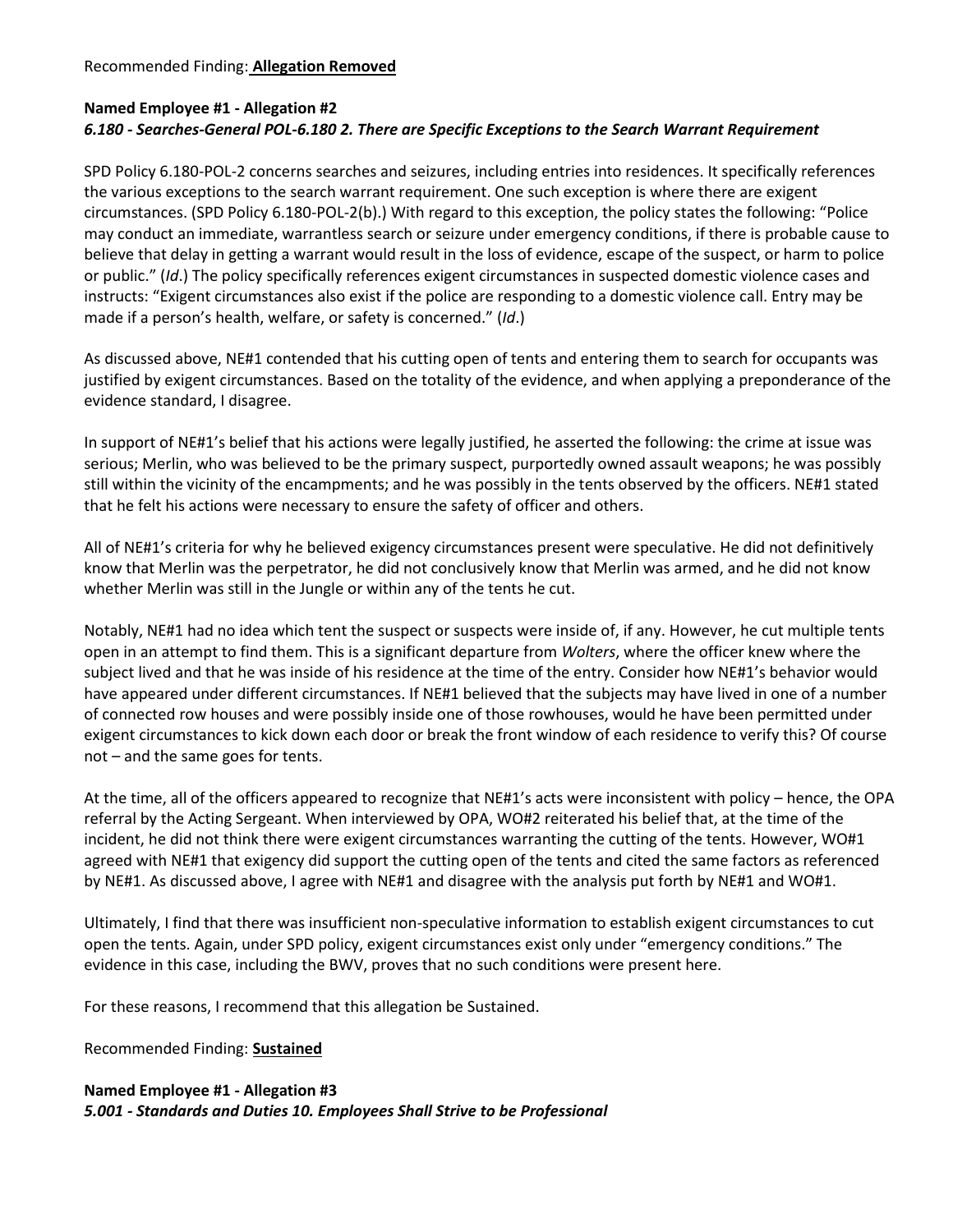SPD Policy 5.001-POL-10 requires that SPD employees "strive to be professional at all times." The policy further instructs that "employees may not engage in behavior that undermines public trust in the Department, the officer, or other officers." (SPD Policy 5.001-POL-10.) The policy further states the following: "Any time employees represent the Department or identify themselves as police officers or Department employees, they will not use profanity directed as an insult or any language that is derogatory, contemptuous, or disrespectful toward any person." (*Id*.) Lastly, the policy instructs Department employees to "avoid unnecessary escalation of events even if those events do not end in reportable uses of force." (*Id*.)

This allegation was classified against NE#1 based on the possibility that his actions in cutting open tents and engaging in behavior that could have been construed as discriminatory against homeless individuals undermined public trust in both NE#1 and the Department as a whole. As discussed more fully below, I find the evidence to be insufficient to establish that NE#1 engaged in bias policing during this incident.

With regard to professionalism, I find that NE#1's conduct in cutting open the tents violated both SPD policy and Washington State law. In that respect, I further conclude that it undermined public trust in both NE#1 and the Department. However, this conduct is already captured by the Sustained findings set forth in Allegations #1 and 2. As such, and even though I find NE#1's decision to cut the tents to be unwarranted and problematic, I do not recommend that this allegation also be Sustained. Instead, I recommend that NE#1 receive the below Training Referral.

• **Training Referral**: NE#1 should receive retraining concerning SPD Policy 6.180-POL-2. Specifically, he should be counseled concerning his actions in this case, how he did not have exigent circumstances to cut open and search the tents, and how his decision to do so constituted a violation of law. When officers engage in such behavior, even if with good intentions, it undermines the community's trust and confidence in that officer and in the Department. NE#1 should be instructed not to revisit these mistakes in the future. This retraining and counseling should be documented and this documentation should be maintained in an appropriate database.

#### Recommended Finding: **Not Sustained (Training Referral)**

#### **Named Employee #1 - Allegations #4** *5.140 - Bias-Free Policing 2. Officers Will Not Engage in Bias-Based Policing*

It was alleged that NE#1's conduct in this case, including cutting tents open, constituted biased policing. The logic behind this allegation was that NE#1 would not have engaged in this same type of conduct had the suspects and the individuals he interacted with in the Jungle not been unsheltered.

SPD policy prohibits biased policing, which it defines as "the different treatment of any person by officers motivated by any characteristic of protected classes under state, federal, and local laws as well other discernible personal characteristics of an individual." (SPD Policy 5.140.) This includes different treatment based on the race of the subject. (*See id*.)

NE#1 told OPA that the housing status of the suspects and those he interacted with had no bearing on what actions he took. He stated that, even had the suspects resided in a house, he still would have conducted himself in the same manner. He said the following: "Yes, absolutely, 100 percent. No questions asked. And I believe that my policing experience and reputation thus for absolutely would back that up." He specifically denied that bias towards unsheltered individuals had any bearing on what steps he took during this incident.

As discussed above, I maintain my concern that NE#1 would likely have not have treated a home as he did the tents in the encampment. However, I agree with the chain of command that his actions, even if misguided, were based on his belief that there was a potentially armed felon at large and his desire to effectuate the arrest of that individual. Accordingly, I find that his actions were not motivated by impermissible bias and I recommend that this allegation be Not Sustained – Unfounded.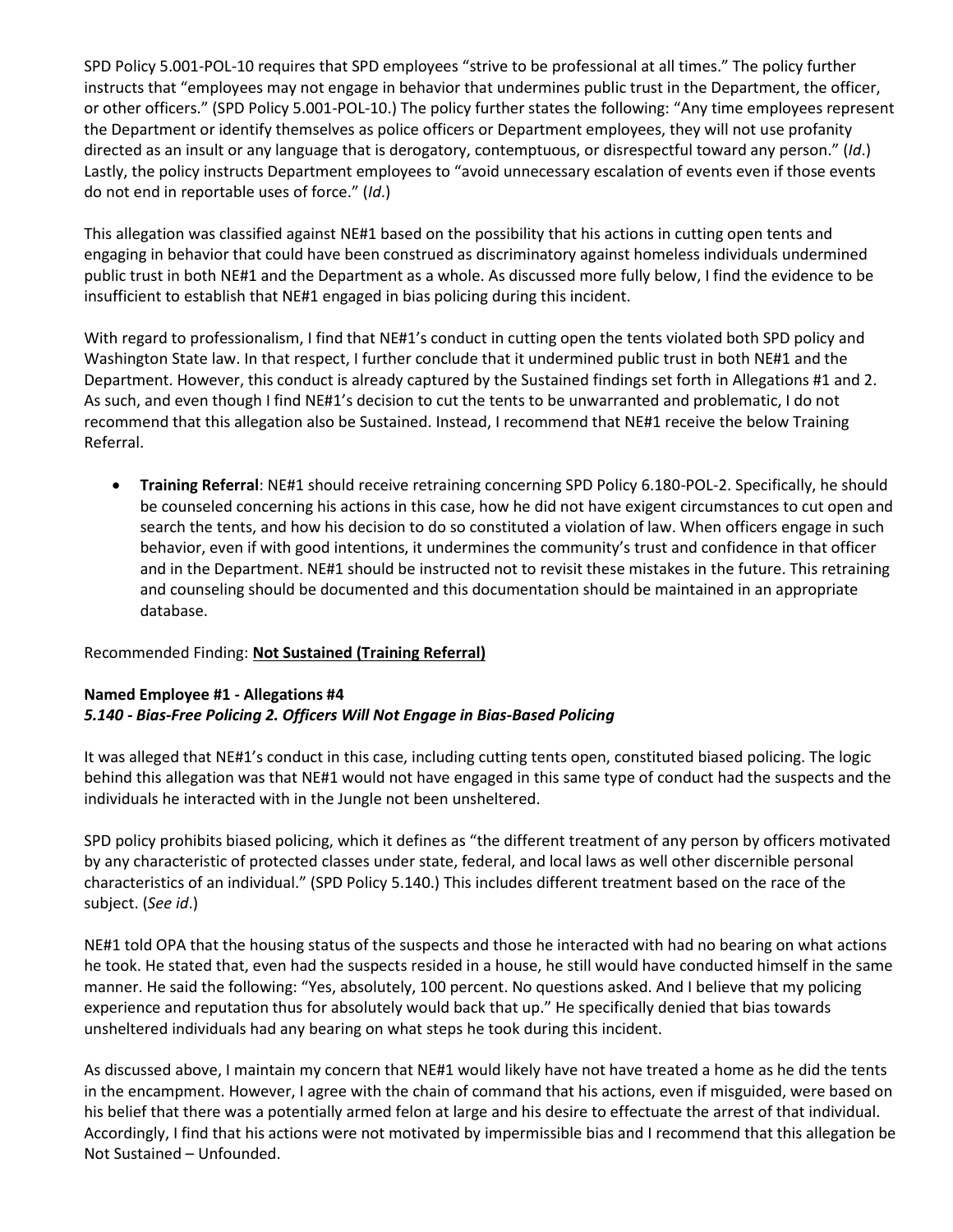# **Named Employee #1 - Allegation #5** *6.220 - Voluntary Contacts, Terry Stops & Detentions 1. Terry Stops are Seizures and Must Be Based on Reasonable Suspicion in Order to be Lawful*

SPD Policy 6.220-POL-1 governs *Terry* stops and stands for the proposition that *Terry* stops are seizures of an individual and, as such, must be based on reasonable suspicion in order to be lawful. SPD Policy defines a *Terry* stop as: "A brief, minimally invasive seizure of a suspect based upon articulable reasonable suspicion in order to investigate possible criminal activity." (SPD Policy 6.220-POL-2(b).) SPD Policy further defines reasonable suspicion as: "Specific, objective, articulable facts, which, taken together with rational inferences, would create a wellfounded suspicion that there is a substantial possibility that a subject has engaged, is engaging or is about to engage in criminal conduct." (*Id*.) Whether a *Terry* stop is reasonable is determined by looking at "the totality of the circumstances, the officer's training and experience, and what the officer knew before the stop." (*Id*.) While "[i]nformation learned during the stop can lead to additional reasonable suspicion or probable cause that a crime has occurred, it "cannot provide the justification for the original stop." (*Id*.)

NE#1 stated that the detentions he effectuated of the multiple individuals in the Jungle were legally justified. He explained that they were all trespassing and he had probable cause to arrest them at that point.

Technically, NE#1 is correct. He certainly had reasonable suspicion to believe that the individuals were trespassing and, as such, had a lawful basis to detain them. However, this was not the actual reason why he did so. He ordered the individuals out of their respective tents in order to investigate their potential involvement in the assault and rape. I do not see how he had sufficient information to establish reasonable suspicion that they were involved in those crimes. Indeed, reasonable suspicion must be based on specific, objective, and articulable facts, not simply conjecture, as appeared to be the case here. Regardless, this concern is academic given the alternative legal justification for the stop.

For these reasons, and even given the issues discussed above, I recommend that this allegation be Not Sustained – Lawful and Proper.

Recommended Finding: **Not Sustained (Lawful and Proper)**

# **Named Employee #1 - Allegation #6**

# *6.220 - Voluntary Contacts, Terry Stops & Detentions 8. Officers May Conduct a Frisk or Pat-Down of Stopped Subject(s) Only if They Reasonably Suspect [...]*

SPD Policy 6.220-POL-8 states that: "Officers may conduct a frisk or a pat-down of a stopped subject only if they reasonably suspect that the subject may be armed and presently dangerous." The policy explains that: "The decision to conduct a frisk or pat-down is based upon the totality of the circumstances and the reasonable conclusions drawn from the officer's training and experience." (SPD Policy 6.220-POL-8.) The policy provides a non-exclusive list of factors supporting such a search. (*See id*.)

As discussed above, NE#1 effectuated four *Terry* stops while in the Jungle. During the fourth stop, NE#1 ordered an individual out of a tent, did not inform him of the reason for the detention, frisked him, and then directed him to sit. Unlike with the other three individuals, NE#1 did not tell the fourth detainee that he was being stopped because he was trespassing. Instead, NE#1 asked him whether he knew Merlin and whether he observed the assault. Again, as referenced in the context of Allegation #5, NE#1 did not have reasonable suspicion to detain the male for his involvement in the assault and rape. There was no reason to believe that he was Merlin or that he was involved in criminal activity – particularly given that he did not match the description.

In the initial DCM, OPA found that NE#1 did not have the additional reasonable suspicion to believe that the male was armed and presently dangerous needed in order to justify the frisk. However, both at his *Loudermill* hearing